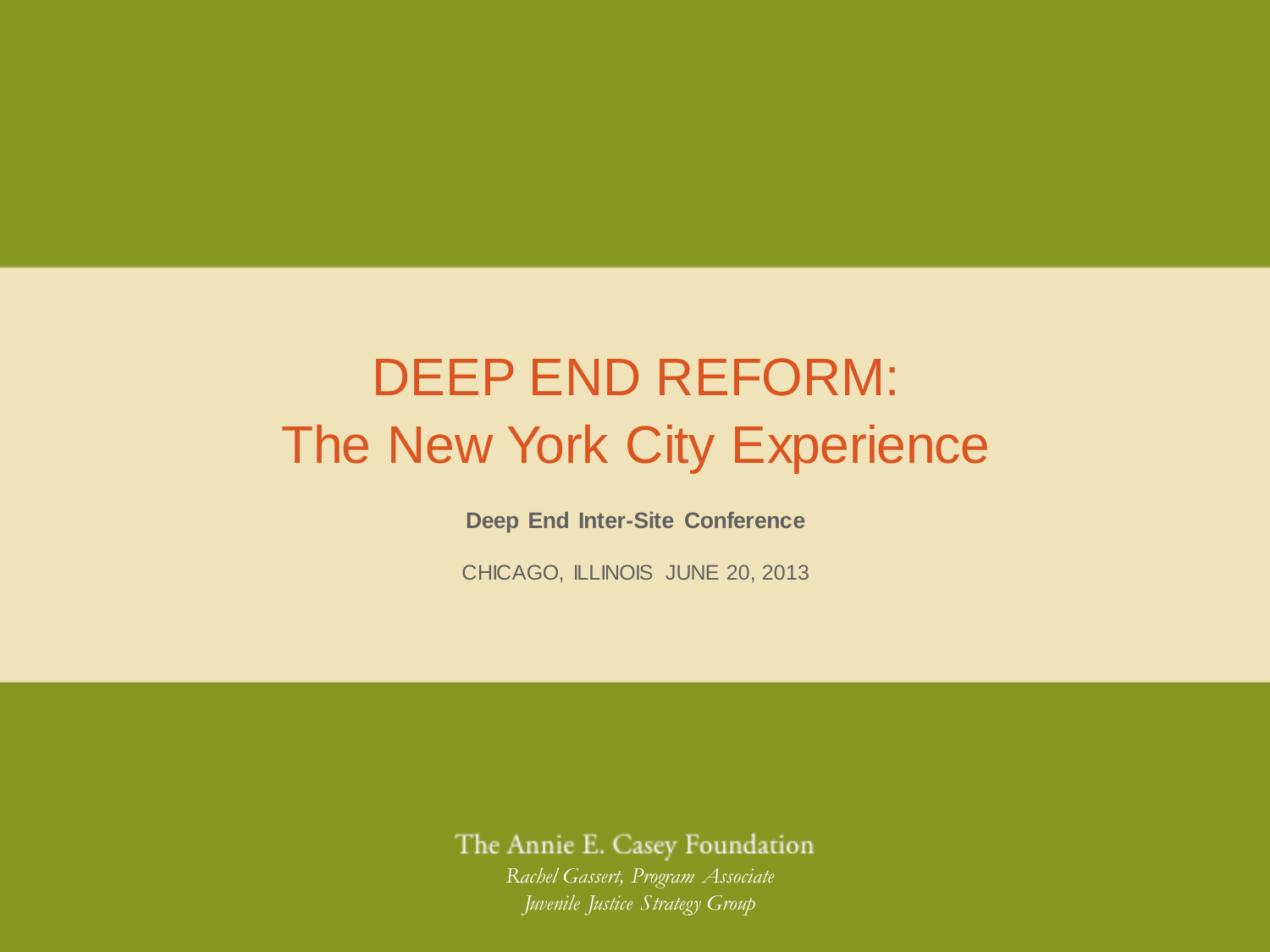### In 2010, NYC embarked on the challenge of designing a system to serve all court- involved youth in the city, instead of in far away, upstate facilities.

- Keep youth closer to home
- Reduced recidivism
- Safer communities
- Increase accountability
- Better long-term outcomes for system-involved youth and families



#### GOALS STRATEGIES

- Operating placements that are closer to New York City, safer and more humane, with better results
- Increase the array and number of available Alternative to Placement slots and options
- **Reduce the overall number of youth receiving dispositions for placement**

**This presentation will focus on the efforts NYC made to reduce the number of youth disposed to residential facilities**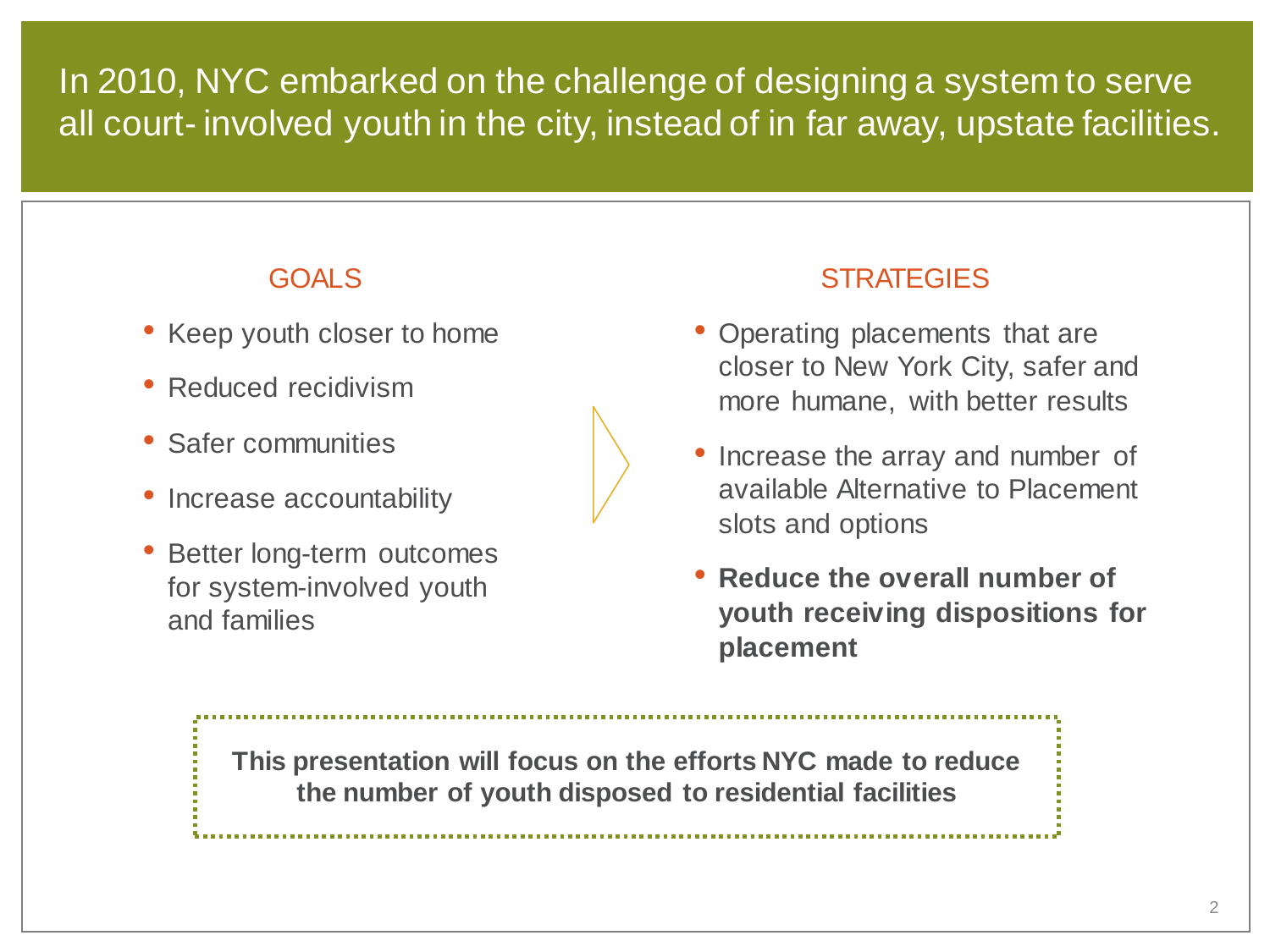#### The first step was to conduct an assessment to identify the factors that resulted in the unnecessary use of confinement.

#### ASSESSMENT COMPONENTS:

- Participated in city-wide dispositional reform steering committee and subcommittees:
	- Data
	- Residential
	- Community-Based Interventions
- Interviewed juvenile probation officers and supervisors in three out of five boroughs
- Met with Department of Probation management including the Commissioner, Deputy and Associate Commissioners and Borough Directors.
- Court Observation
- Detailed analysis of data on arrest, probation intake, and dispositions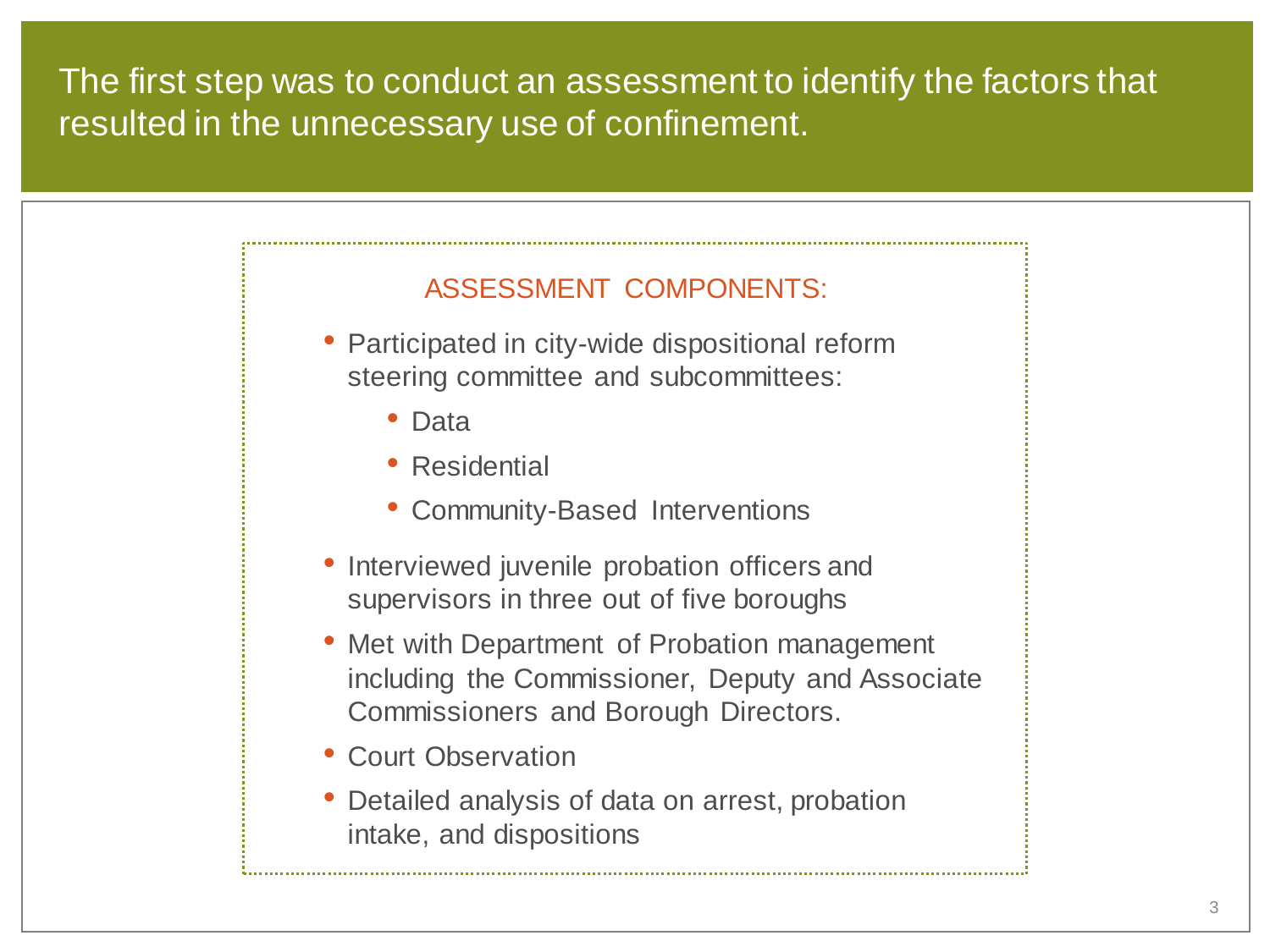Data analysis showed that there were far too many low-level youth entering the system, and there was a need to handle more cases informally.



#### ASSESSMENT FINDINGS:

- 28% of all youth who received a disposition in 2010 were arrested for minor misdemeanors, and 45% of those scored low risk on the RAI.
- 53% of all dispositions were for low risk youth.
- Although diversion rates had increased, they were still quite low:
	- 14% of arrests were handled informally in 2003.
	- 26% of arrests were handled informally in 2007.
- Probation administration prioritized reforming diversion practices.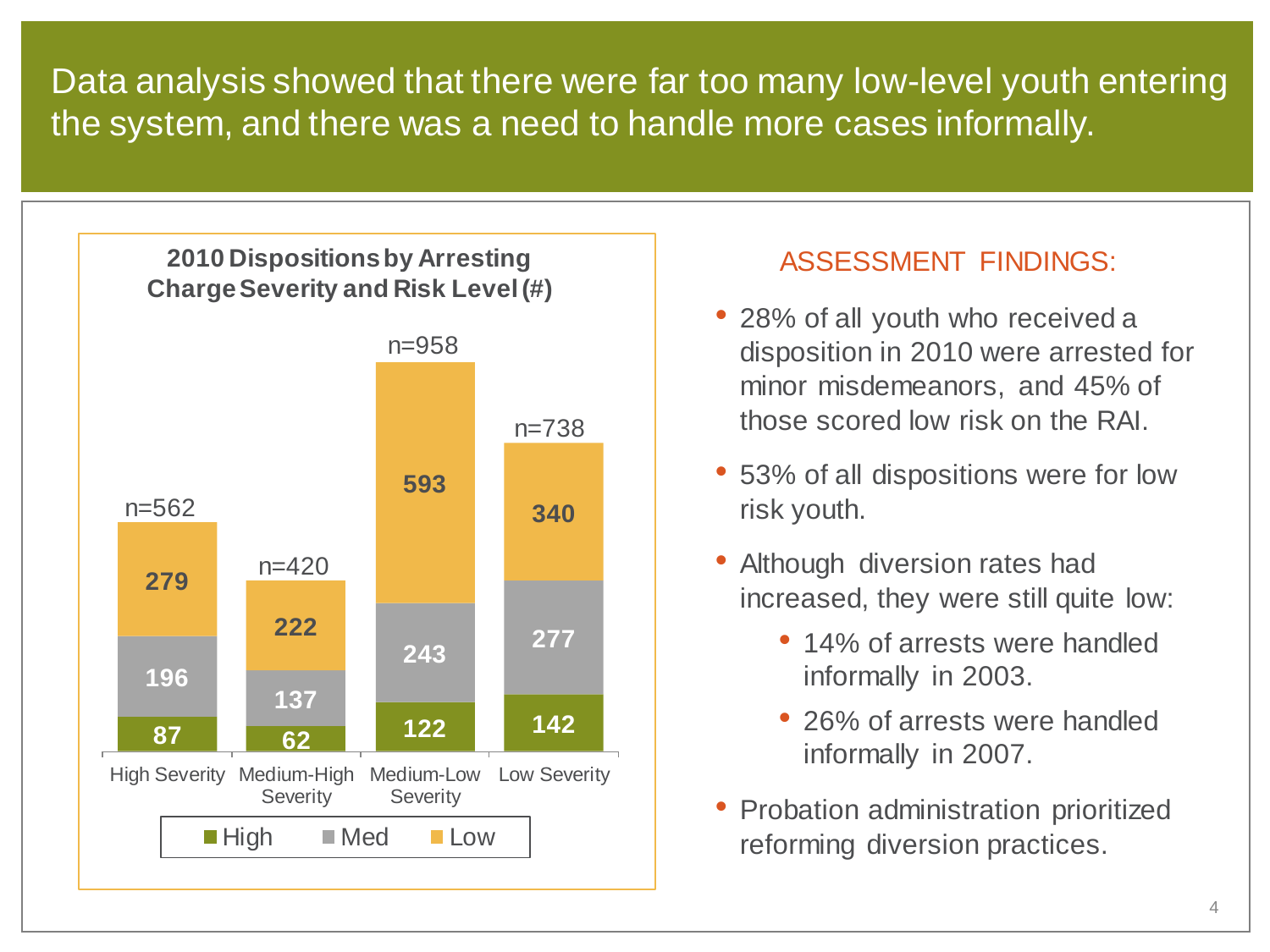#### Dispositional data also revealed that far too many low risk youth and those with minor offenses were sent to out-of-home placement.

Among all dispositions to placement for a new arrest (i.e., not including VOPs), 53% were for arrest charges considered to be low or medium-low in severity. Moreover, high risk youth arrested for low level misdemeanors were almost four times as likely to be placed as low risk youth charged with the most serious offenses.

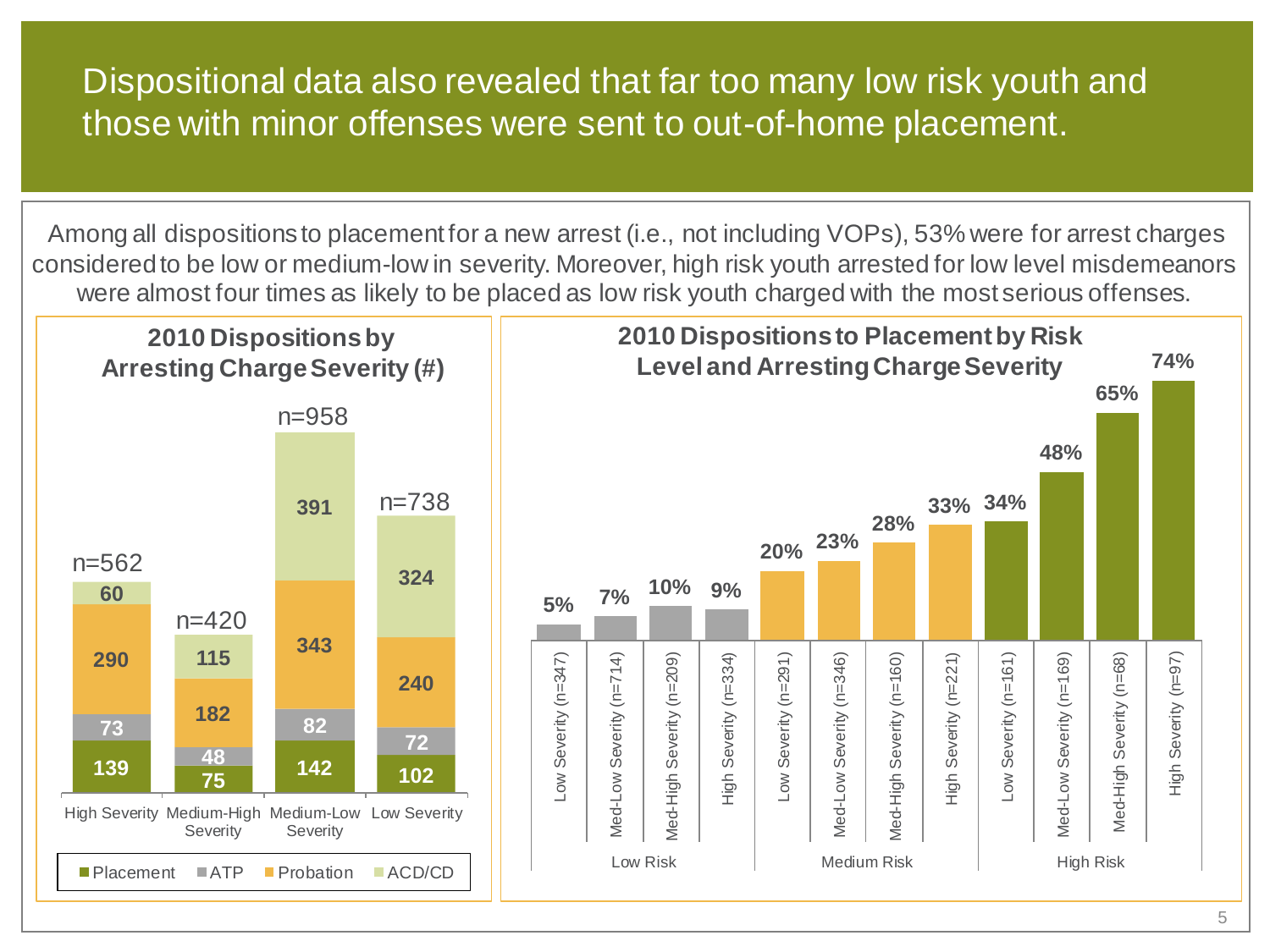Through discussions and interviews with stakeholders, we identified a number of other opportunities to impact the deep end population

#### **ADDITIONAL OBSERVATIONS**

#### **RISK ASSESSMENT**

- Universal discontent with the dispositional risk assessment instrument used by the Department of Probation (DOP)
	- Lack of transparency
	- Gender bias
	- Very little buy-in within or outside **DOP**

#### **ARRAY OF ALTERNATIVES**

- Intensive services aimed at placement-bound youth only really addressed one type of need – families
	- Lack of services to address education, positive youth development, attitude/behavior change, etc.

#### **PROBATION**

- Probation not sufficiently individualized or stratified
- Focus on process than behavioral/well-being outcomes
- Inefficient & ineffective supervisory practices
- Low staff morale amid "chain of command" culture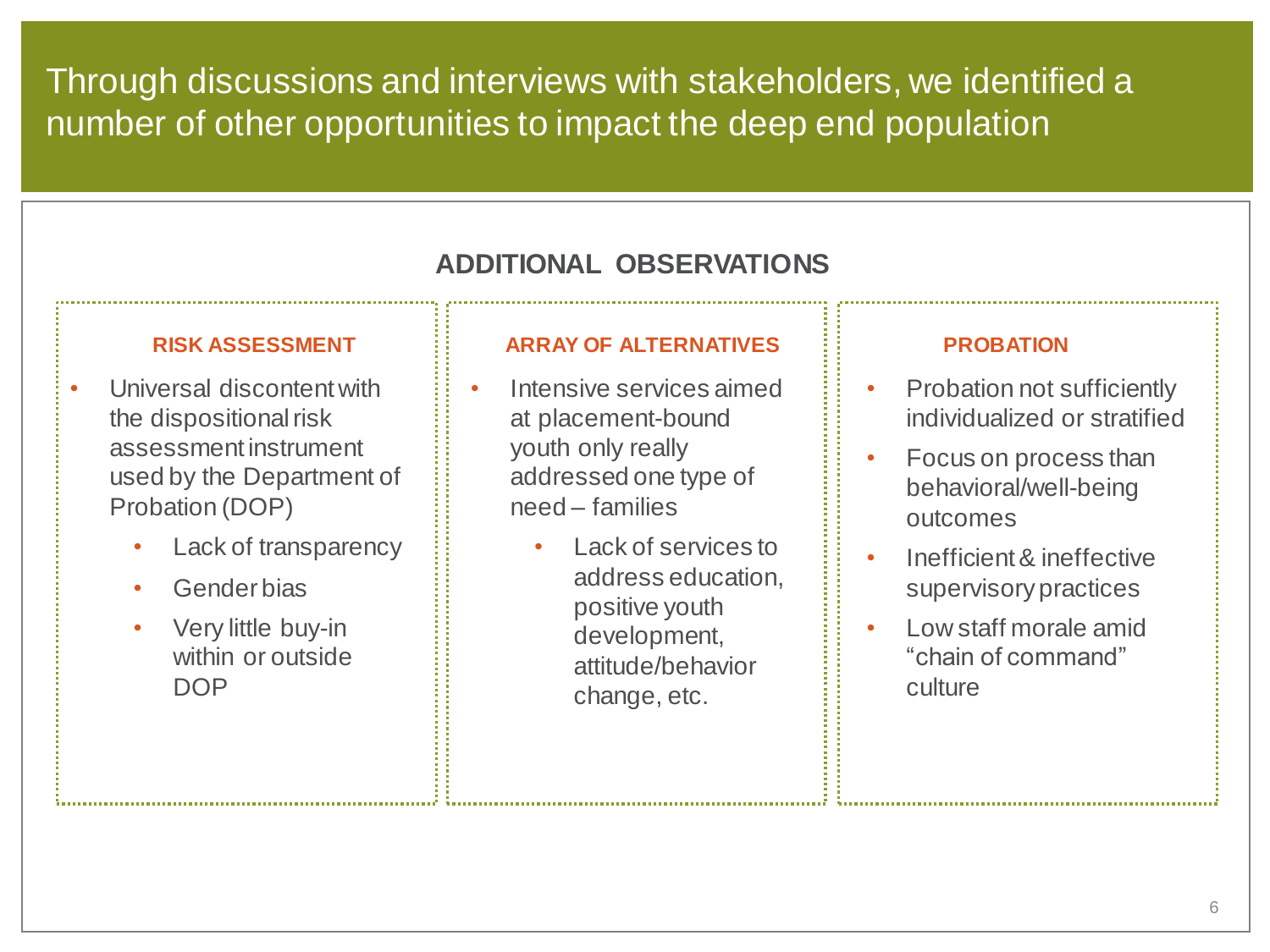#### Based on these findings, the city embarked on a multi-faceted plan to address these problems

#### **DEEP END STRATEGIES:**

Increase diversion at the front end

Systematize dispositional recommendations

Select and implement new dispositional risk assessment tool

Develop a more robust array of alternatives

Allocate probation resources more effectively

Develop and implement a new case management system for POs

Address DOP management and supervisory concerns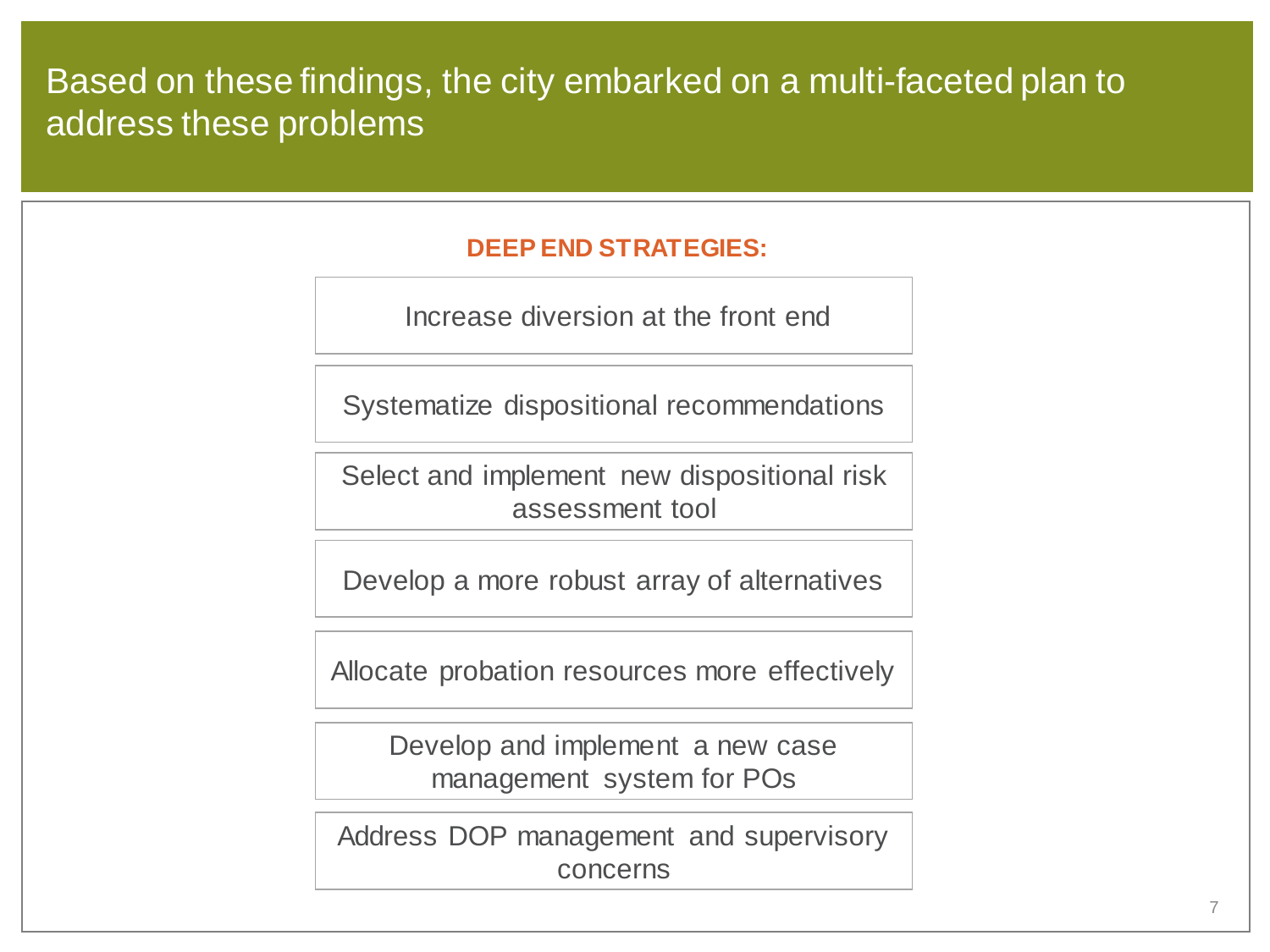## By 2012, DOP had more than doubled the percentage of referrals to intake that were handled informally



<sup>1</sup> Data from 2004 and 2007 are based on the fiscal year, 2009-2012 is based on the calendar year

- DOP made it a priority to increase the number of youth handled informally, when appropriate by:
	- Revising intake protocols around decision making
	- Training intake officers on restorative practices
	- Giving POs the tools to help complainants and parents better understand what adjustment vs. formal processing means
	- Increasing the array of options available for youth on adjustment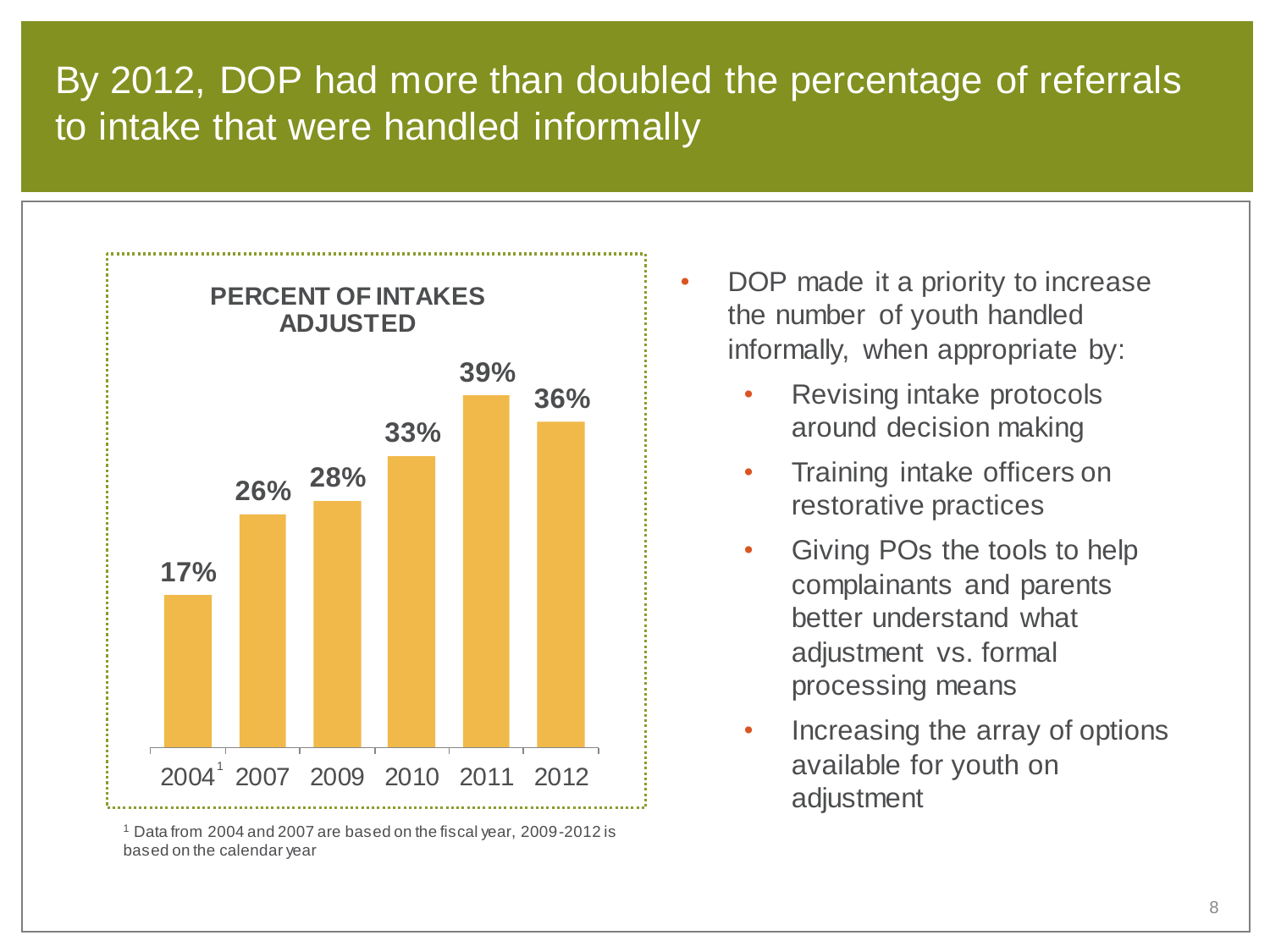### To reduce the number of youth placed for low-severity offenses, system stakeholders decided to implement Structured Decision Making

- Structured Decision Making (SDM) is a process of dispositional decision making that ensures that the majority of the system's resources are focused on the youth that need them the most
- An SDM grid reflects local values. This one was developed in collaboration with the key agencies invested in the juvenile justice system in NYC
- It achieves fairness: youth with similar behaviors and risk levels will receive similar dispositional recommendations from probation officers
- The grid reduces the use of overly intensive dispositions for low-risk youth, which has been shown to increase risk of recidivism
- Recommendations for the level of security in the disposition will not be based on the youth's treatment needs or attitude while in court or with  $PO<sup>1</sup>$

Placements can remain low and resources are maximized, without sacrificing appropriate levels of supervision

<sup>1</sup> Treatment needs are addressing through case management as part of the young person's disposition 9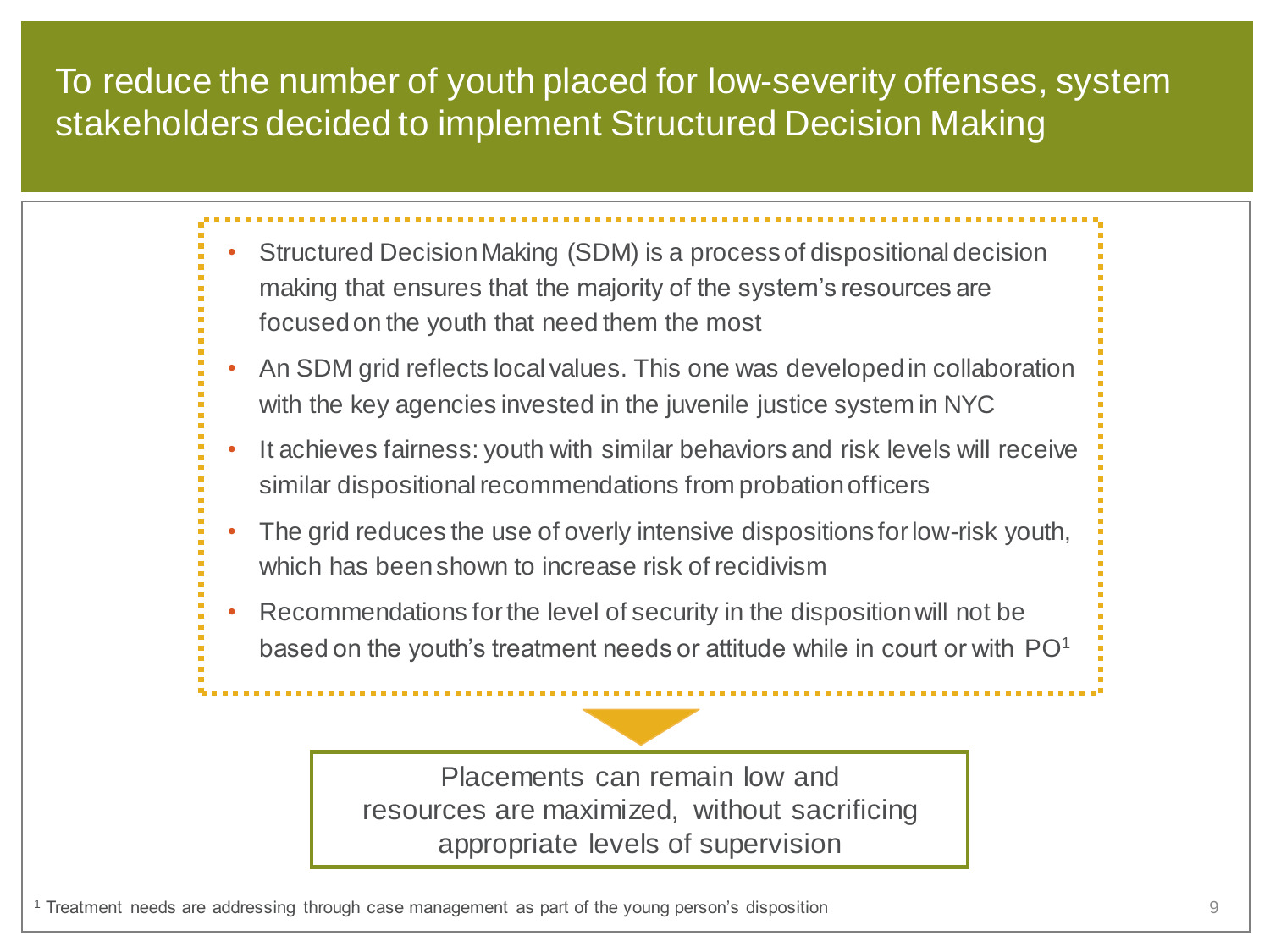### The SDM matrix combines offense level with risk of re-arrest to guide the Probation Officer in selecting a dispositional option to recommend in court

| <b>MOST SERIOUS CURRENT</b>                                                                     | <b>LIKELIHOOD OF RE-ARREST</b>                         |                                                        |                                                        |  |
|-------------------------------------------------------------------------------------------------|--------------------------------------------------------|--------------------------------------------------------|--------------------------------------------------------|--|
| <b>ARREST CHARGE<sup>2</sup></b>                                                                | <b>HIGH OR VERY HIGH</b>                               | <b>MODERATE</b>                                        | <b>LOW</b>                                             |  |
| <b>CLASS I: A, B felonies (violent &amp;</b><br>non-violent), violent C felonies                | Out of Home Placement<br>(range of security options)   | Out of Home Placement or<br>Alternative to Placement   | Alternative to Placement or<br>Probation               |  |
| <b>CLASS II: Non-violent C</b><br>felonies, violent D felonies                                  | Out of Home Placement or<br>Alternative to Placement   | Alternative to Placement or<br>ESP (Level 3 Probation) | Level 1 or 2 Probation                                 |  |
| <b>CLASS III: Non violent D, All E</b><br>felonies, misd assault and misd<br>weapons possession | Alternative to Placement or<br>ESP (Level 3 Probation) | Level 1 or 2 Probation                                 | Level 1 Probation<br>or CD                             |  |
| <b>CLASS IV: A misdemeanors</b><br>except assault and weapons and<br>all B misdemeanors $3$     | Level 1 or 2 Probation                                 | CD or ACD                                              | ACD or short term one time<br>consequence or Dismissal |  |

#### **MANDATORY OVERRIDES:**

- 1. Must consider CD or ACD for youth with no unsealed priors. Decision is based on the circumstances of the case.
- 2. If case goes to trial, use finding offense

#### **DISCRETIONARY OVERRIDES:**

POs have discretion to recommend either a more or less restrictive option than the grid provides. However, all overrides - up or down - must be submitted with justification for approval by the PO's supervisor and Borough Director

<sup>2</sup> Arrest charge was selected instead of adjudicated charge due to the idiosyncrasies of New York City's plea bargaining practices. It was determined that using adjudicated charge would drastically impact the number of cases contested in court and would, therefore, reduce th e value of the grid as a tool that reflects the consensus of system stakeholders. This was not without much debate, however, and is an issue that may continue to be contested

<sup>3</sup> Many of these cases should be adjusted at intake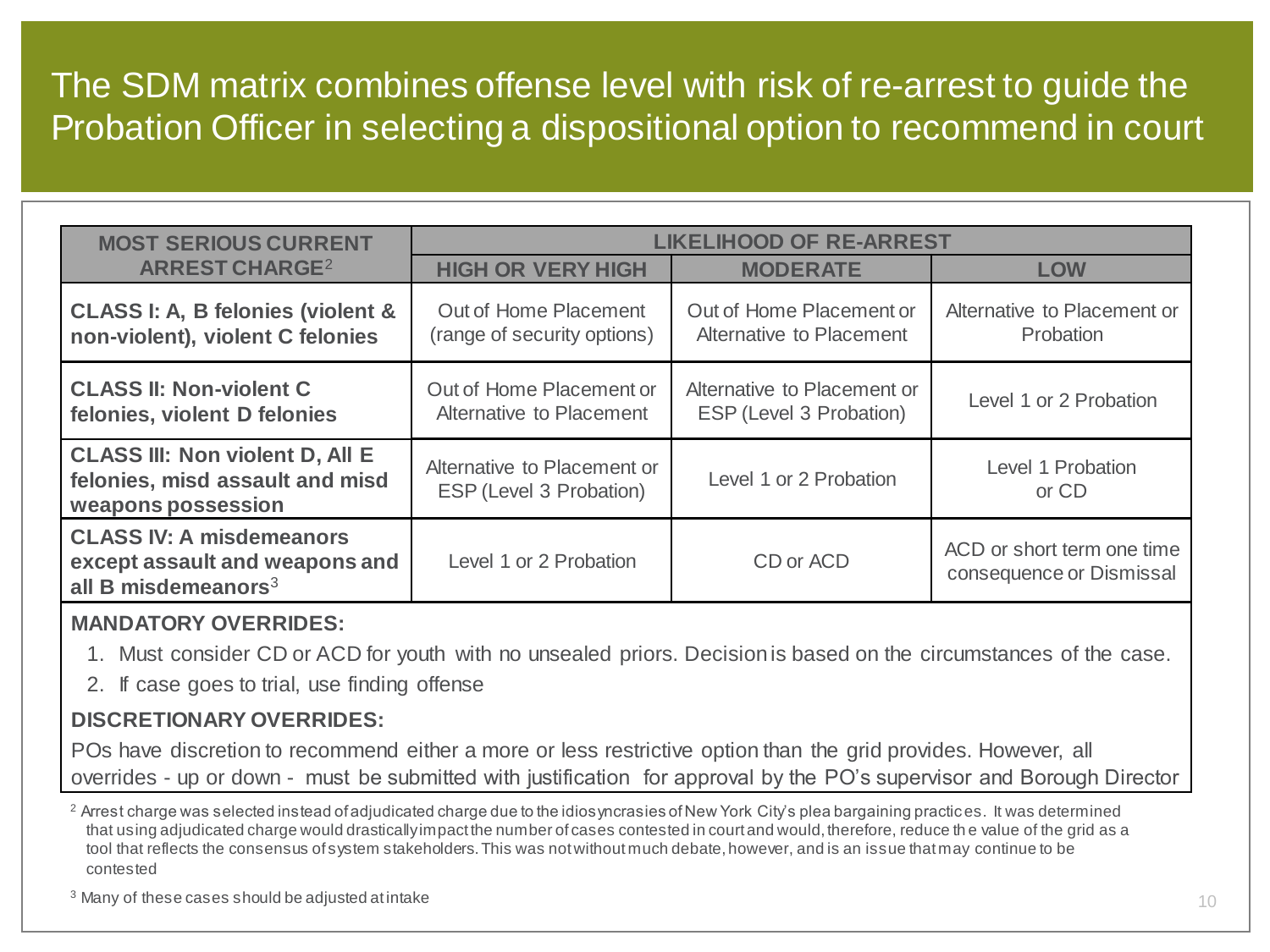### The grid intended to shift dispositional outcomes for the better, by limiting placement to youth who posed the biggest risk to public safety

NYC stakeholders do not anticipate perfect adherence to the grid<sup>4</sup> , either due to PO overrides and/or judicial decisions in court. However, if the grid were applied to 2010 original dispositions, 53% fewer youth would have gone to placement.

**2010 Dispositions vs. Perfect Adherence to the SDM Grid**





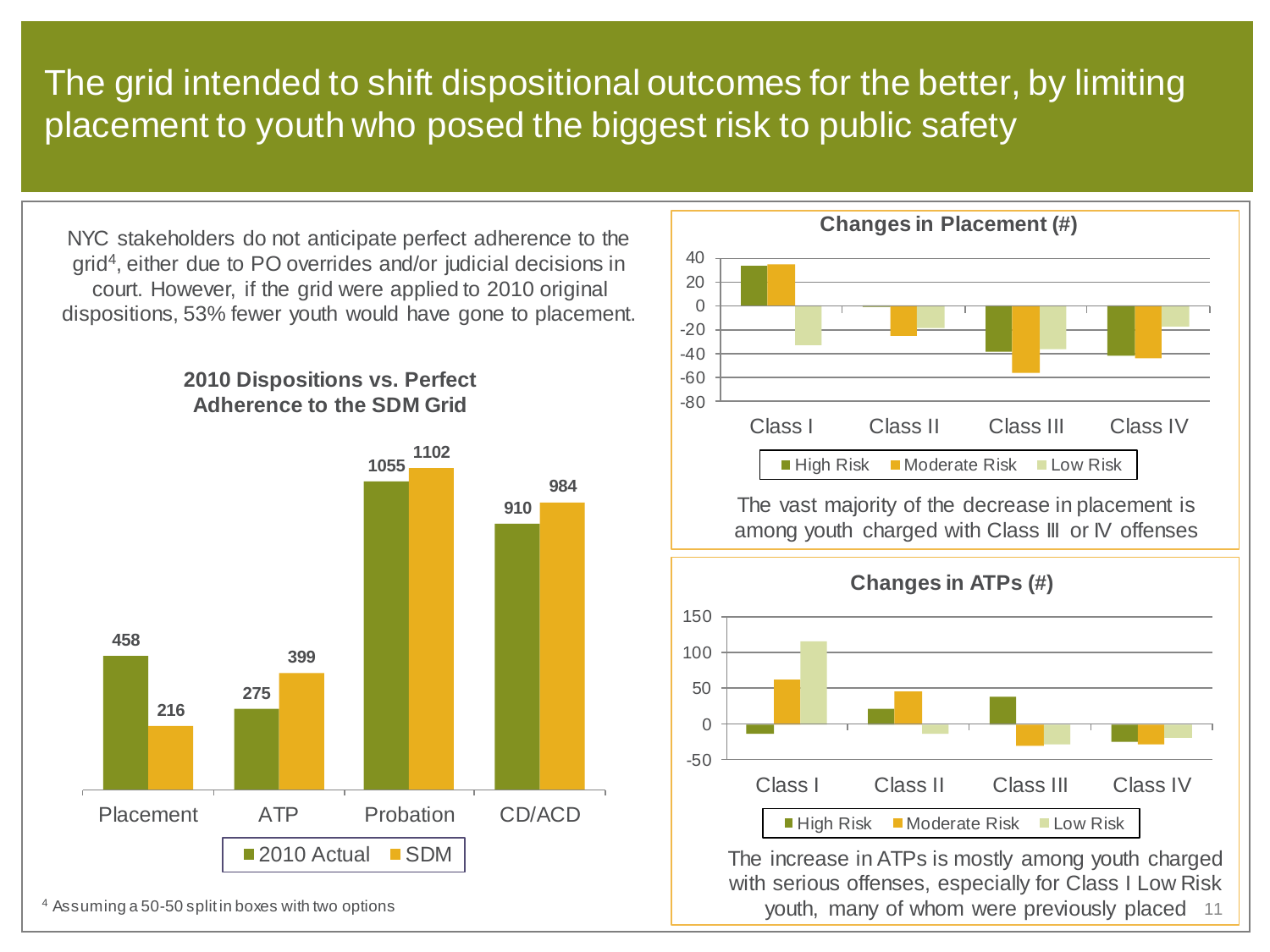### NYC implemented the Youth Level of Service/Case Management Inventory (YLS/CMI) through a highly transparent process



distribution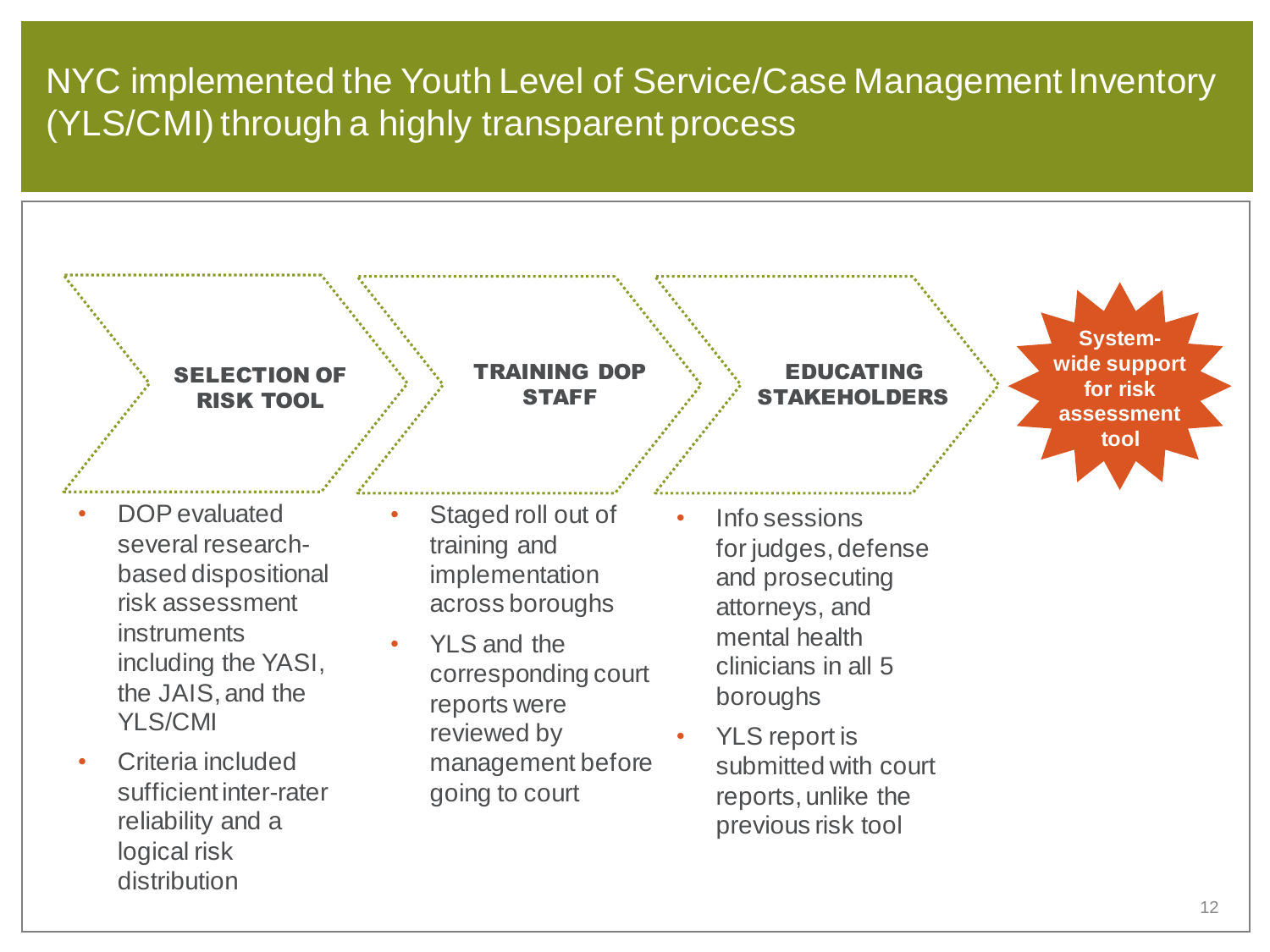With the addition of three new alternatives to placement, a fuller continuum provides a robust array of interventions for youth

|  | <b>Placement</b> |  |
|--|------------------|--|
|  |                  |  |
|  |                  |  |

|                                                                                                                  |                                                                                                     |                                                                                                                                       |                                                                                                                                             | <b>Day</b><br><b>Program</b>                                                                                                                                                                                                                                                 | <b>AIM</b>                                                                                                                                                                                                                                                                                         | <b>ECHOES</b>                                                                                                                                                                                                                                                                                           | <b>JJI</b>                                                                                                                                                                                                                                                                                   | <b>Description:</b><br>Continuum of<br>non-secure and                                                                               |
|------------------------------------------------------------------------------------------------------------------|-----------------------------------------------------------------------------------------------------|---------------------------------------------------------------------------------------------------------------------------------------|---------------------------------------------------------------------------------------------------------------------------------------------|------------------------------------------------------------------------------------------------------------------------------------------------------------------------------------------------------------------------------------------------------------------------------|----------------------------------------------------------------------------------------------------------------------------------------------------------------------------------------------------------------------------------------------------------------------------------------------------|---------------------------------------------------------------------------------------------------------------------------------------------------------------------------------------------------------------------------------------------------------------------------------------------------------|----------------------------------------------------------------------------------------------------------------------------------------------------------------------------------------------------------------------------------------------------------------------------------------------|-------------------------------------------------------------------------------------------------------------------------------------|
| <b>ACD/</b><br>CD<br><b>Target Group:</b>                                                                        | Prob. 1<br><b>Target Group:</b><br>$Class I - L$<br>Class $II - L$<br>Class $III - L$<br>Class IV-H | Prob. 2<br><b>Target Group:</b><br>Class I-L<br>Class II-L<br>Class III - M<br>Average<br><b>Duration:</b><br>1 year<br>Capacity: TBD | Prob. 3<br><b>Target Group:</b><br>$Class I - L$<br>Class II-M<br>$Class III - H$<br>Average<br><b>Duration:</b><br>1 year<br>Capacity: TBD | <b>Description:</b><br>Day and/or<br>evening<br>program for<br>youth<br>disconnected<br>from school,<br>followed by<br>level of<br>probation to be<br>determined via<br>assessment<br>during<br>transitional<br>planning phase<br>prior to<br>completion of<br>Day Treatment | <b>Description:</b><br>An "advocate"<br>from within the<br>youth's own<br>communitywho<br>works w/ the<br>youth several<br>times per week.<br>Followed by<br>level of<br>probation to be<br>determined via<br>assessment<br>during<br>transitional<br>planning phase<br>prior to<br>completing AIM | <b>Description:</b><br>Highly intensive<br>level of<br>probation (5<br>weekly contacts<br>including<br>Saturday work<br>group; life<br>coaching<br>model) focused<br>on promoting<br>behavioral<br>change so<br>youth can forge<br>a successful<br>transition into<br>adulthood<br><b>Target Group:</b> | <b>Description:</b> In<br>home family<br>services<br>followed by<br>level of<br>probation to be<br>determined via<br>assessment<br>durina<br>transitional<br>planning phase<br>prior to<br>completion of<br>JJI<br><b>Target Group:</b><br>Class I - L/M<br>Class II-H/M<br>Class III - High | secure options<br><b>Target Group:</b><br>Class I-H/M<br>Class II - H<br>Average<br><b>Duration:</b><br><b>TBD</b><br>Capacity: TBD |
| Class I, II, III, or<br>$IV - L$<br>Class IV - M/H<br>Average<br><b>Duration:</b><br>6 mos/1 yr<br>Capacity: N/A | Average<br>Duration:<br>1 year or less<br><b>Capacity: TBD</b>                                      |                                                                                                                                       |                                                                                                                                             | <b>Target Group:</b><br>Class I-L/M<br>Class II-H/M<br>$Class III - H$<br>Youth not in<br>school<br>Average<br><b>Duration:</b><br>$4-6$ mo. $+$<br>probation<br>Capacity: 45                                                                                                | <b>Target Group:</b><br>Class I-L/M<br>Class II-H/M<br>$Class III - H$<br>Average<br><b>Duration:</b><br>4-6 months in<br>AIM, 6-18 on<br>probation<br>Capacity: 50                                                                                                                                | Class I-L/M<br>Class II-H/M<br>$Class III - H$<br>Youth who are<br>resistantto<br>change<br>Average<br><b>Duration:</b><br>1 year<br>Capacity: 70                                                                                                                                                       | Youth with<br>challenging<br>family issues<br>Average<br><b>Duration:</b><br>6 months in JJI.<br>6-18 months<br>probation<br>Capacity: 200                                                                                                                                                   | 13                                                                                                                                  |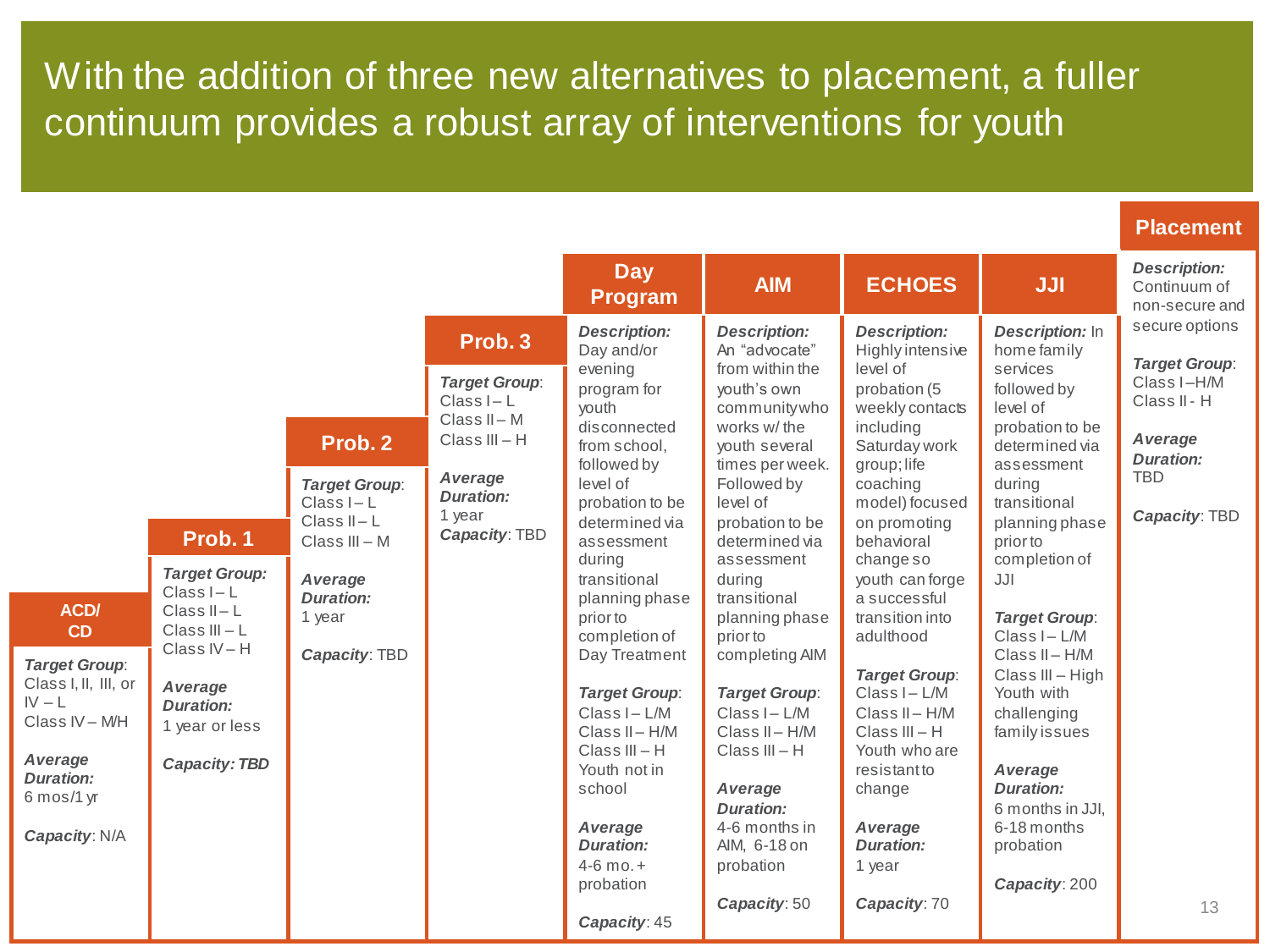### With differential levels of probation, PO caseloads are balanced according to amount of supervision necessary per youth

| <b>PROBATION</b><br><b>LEVEL</b> | <b>CONTACT STANDARDS</b>                                                                                                                | <b>APPROXIMATE</b><br><b>CASELOAD</b> |
|----------------------------------|-----------------------------------------------------------------------------------------------------------------------------------------|---------------------------------------|
| <b>One</b>                       | <b>LOW INTENSITY</b>                                                                                                                    | 75-80 youth                           |
| Two                              | <b>MEDIUM INTENSITY</b>                                                                                                                 | 30-35 youth                           |
| <b>Three</b>                     | <b>HIGH INTENSITY</b><br>(does not include participation in one of the<br>targeted ATP programs)                                        | 15-20 youth                           |
| <b>ATP</b>                       | Depends on the nature of the ATP, but most<br>include a high level of supervision along with<br>intensive community-based interventions | 10-15 youth                           |

- When cases are distributed based on supervision level, the workload of each PO is comparable despite varied caseload sizes
- Supervision may be lessened over time as behavior improves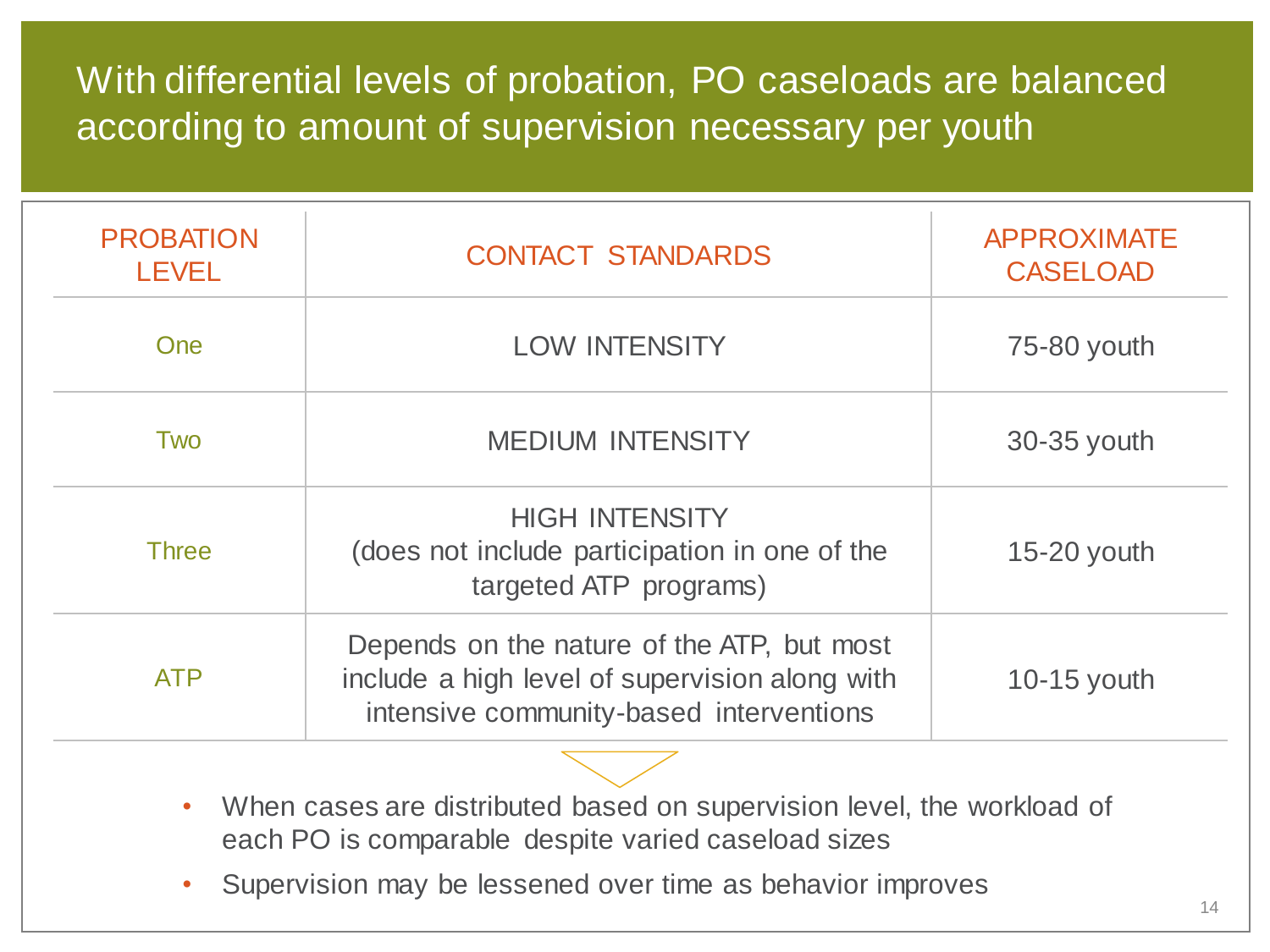### In addition to restructuring probation caseloads, DOP engaged staff in the development of new tools to enhance probation practice

#### **INNOVATIONS TEAM**

- Convened a group of staff from each borough of varying roles and levels of seniority
- Intended to address low staff morale stemming from:
	- Years of the "initiative du jour"
	- Top down implementation
	- Lack of ownership due to chain of command culture
- Not a gripe session identify solutions and see through to implementation

#### **FOCUS AREAS**

- Case planning
	- Development of the Individual Action Plan (IAP) and protocols
	- Designed and participated in training
	- Champions for reform
	- **Sustainability**
- Terms & Conditions of probation
- Transition to Advisory Board for DOP administration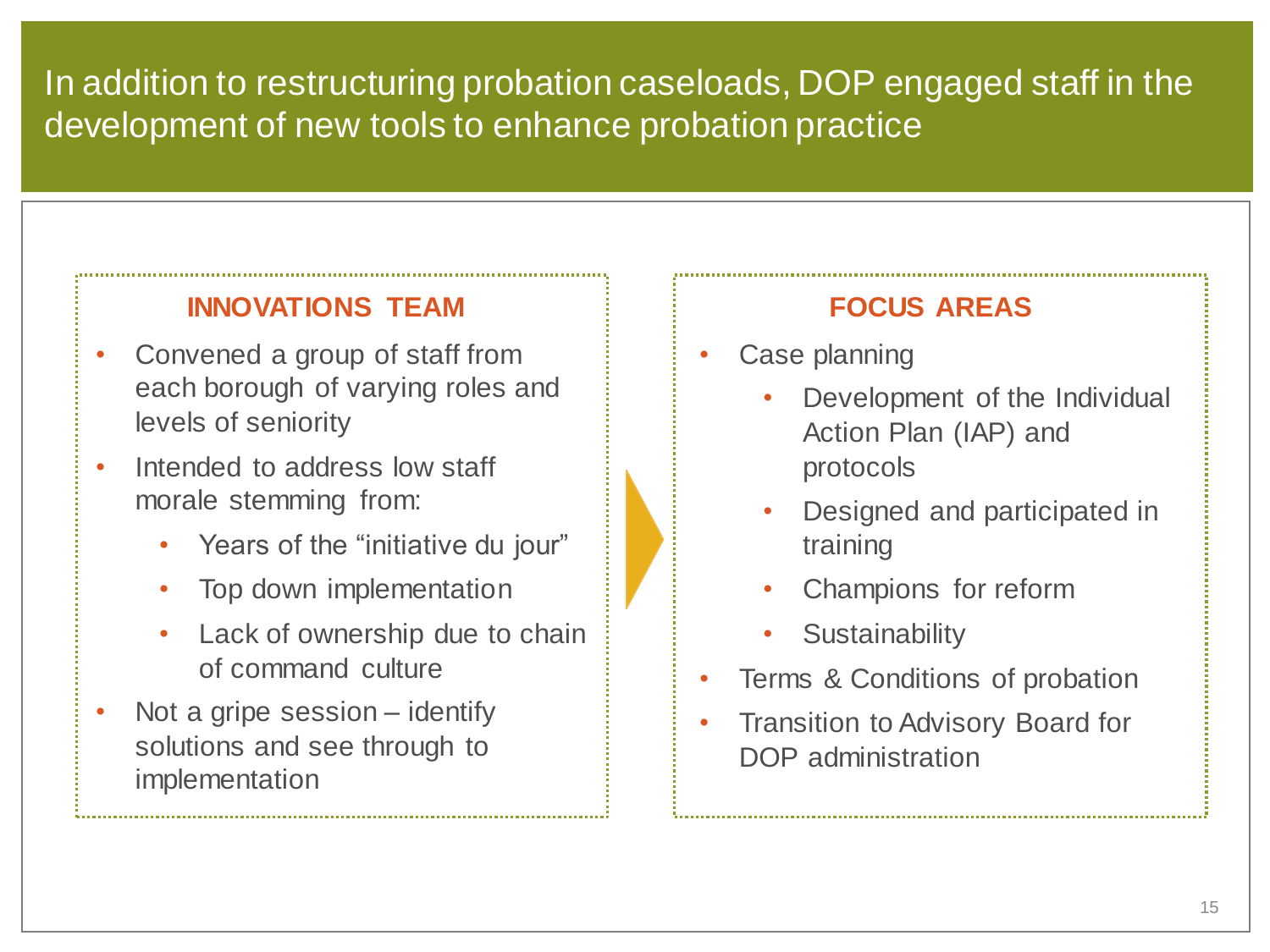#### Finally, it was essential to address problematic supervisory practice to ensure effective management of new initiatives

#### **SUPERVISORY STRATEGIES**

- Training on effective supervisory practice for all Supervising Probation Officers (SPOs)
- Supervisor workgroups
- First ever SPO retreat
- Individualized coaching for Borough **Directors**
- Development of supervisory standards
- Continued focus on building capacity and support for effective staff supervision